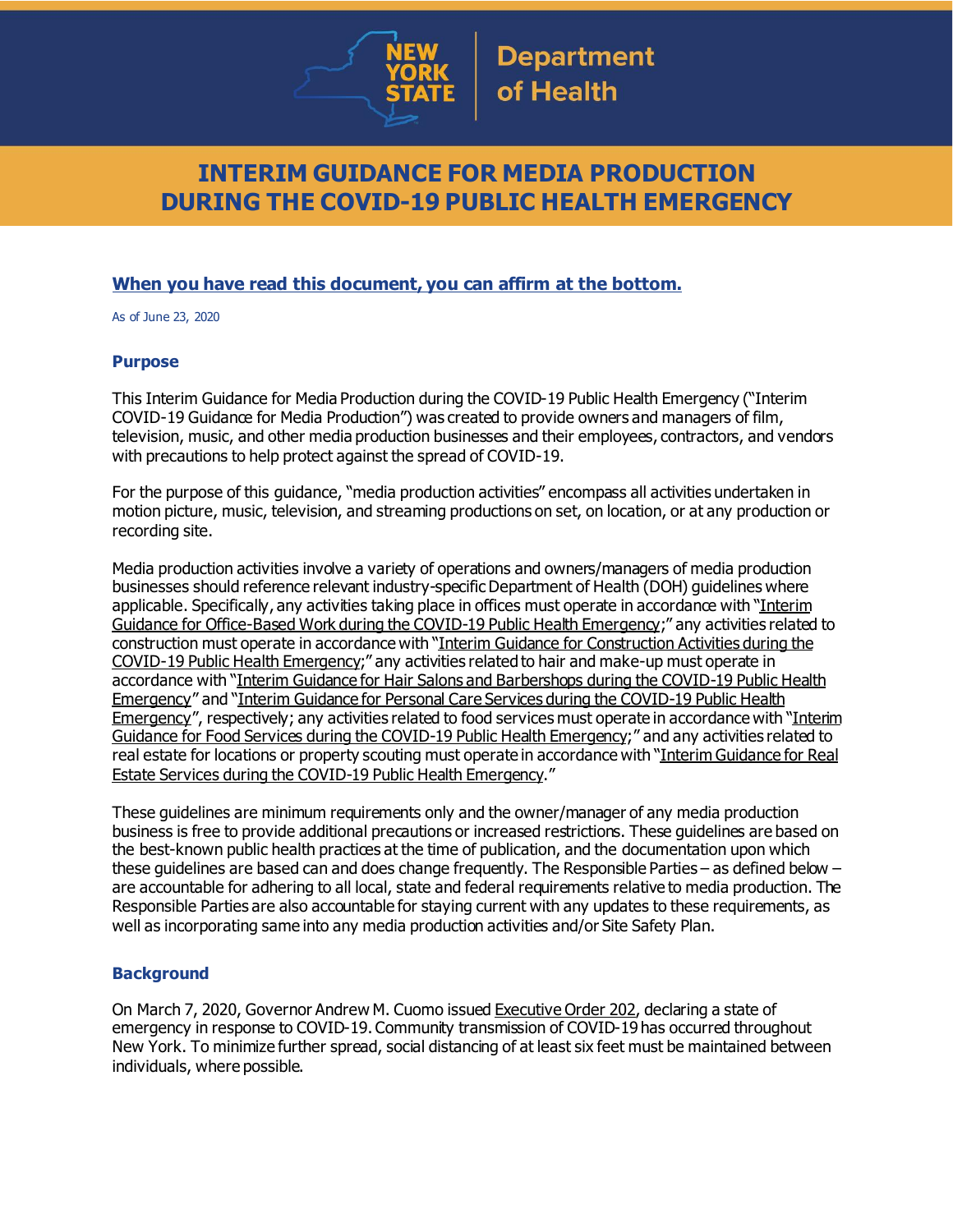On March 20, 2020, Governor Cuomo issued [Executive](https://www.governor.ny.gov/news/no-2026-continuing-temporary-suspension-and-modification-laws-relating-disaster-emergency) Order 202.6, directing all non-essential businesses to close in-office personnel functions. Essential businesses, as defined by Empire State Development Corporation (ESD) [guidance](https://esd.ny.gov/guidance-executive-order-2026), were not subject to the in-person restriction, but were, however, directed to comply with the guidance and directives for maintaining a clean and safe work environment issued by DOH, and were strongly urged to maintain social distancing measures to the extent possible.

On April 12, 2020, Governor Cuomo issued [Executive](https://www.governor.ny.gov/news/no-20216-continuing-temporary-suspension-and-modification-laws-relating-disaster-emergency) Order 202.16, directing essential businesses to provide employees, who are present in the workplace, with a face covering, at no-cost, that must be used when in direct contact with customers or members of the public during the course of their work. On April 15, 2020, Governor Cuomo issued [Executive](https://www.governor.ny.gov/news/no-20217-continuing-temporary-suspension-and-modification-laws-relating-disaster-emergency) Order 202.17, directing that any individual who is over age two and able to medically tolerate a face-covering must cover their nose and mouth with a mask or cloth face-coveringwhen in a public place and unable to maintain, or when not maintaining, social distance. On April 16, 2020, Governor Cuomo issued [Executive](https://www.governor.ny.gov/news/no-20218-continuing-temporary-suspension-and-modification-laws-relating-disaster-emergency) Order 202.18, directing that everyone using public or private transportation carriers or other for-hire vehicles, who is over age two and able to medically tolerate a face covering, must wear a mask or face covering over the nose and mouth during any such trip. It also directed any operators or drivers of public or private transport to wear a face covering or mask which covers the nose and mouth while there are any passengers in such a vehicle. On May 29, 2020, Governor Cuomo issued [Executive](https://www.governor.ny.gov/news/no-20234-continuing-temporary-suspension-and-modification-laws-relating-disaster-emergency) Order 202.34, authorizing business operators/owners with the discretion to deny admittance to individuals who fail to comply with the face covering or mask requirements.

On April 26, 2020, Governor Cuomo [announced](https://www.governor.ny.gov/news/amid-ongoing-covid-19-pandemic-governor-cuomo-outlines-phased-plan-re-open-new-york-starting) a phased approach to reopen industries and businesses in New York in phases based upon a data-driven, regional analysis. On May 4, 2020, the Governor [provided](https://www.governor.ny.gov/news/amid-ongoing-covid-19-pandemic-governor-cuomo-outlines-additional-guidelines-when-regions-can) that the regional analysis would consider several public health factors, including new COVID-19 infections, as well as health care system, diagnostic testing, and contact tracing capacity. On May 11, 2020, Governor Cuomo [announced](https://www.governor.ny.gov/news/amid-ongoing-covid-19-pandemic-governor-cuomo-announces-three-regions-new-york-state-ready) that the first phase of reopening would begin on May 15, 2020 in several regions of New York, based upon available regional metrics and indicators. On May 29, 2020, Governor Cuomo [announced](https://www.governor.ny.gov/news/governor-cuomo-announces-new-york-city-enter-phase-1-reopening-june-8-and-five-regions-enter) that the second phase of reopening would begin in several regions of the state, and announced the use of a new early warning dashboard that aggregates the state's expansive data collection efforts for New Yorkers, government officials, and experts to monitor and review how the virus is being contained to ensure a safe reopening. On June 11, Governor Cuomo [announced](https://www.governor.ny.gov/news/governor-cuomo-announces-five-regions-will-enter-phase-three-reopening-tomorrow) that the third phase of reopening would begin on June 12, 2020 in several regions of New York.

In addition to the following standards, all media production activities must comply with any applicable guidance and directives for maintaining clean and safe work environments issued by DOH.

Please note that where guidance in this document differs from other guidance documents issued by New York State, the more recent guidance shall apply.

## **Standards for Responsible Media Production Activities in New York State**

**WEAR** A MASK.

No media production activity can occur without meeting the following minimum State standards, as well as applicable federal requirements, including but not limited to such minimum standards of the Americans with Disabilities Act (ADA), Centers for Disease Control and Prevention (CDC), Environmental Protection Agency (EPA), and United States Department of Labor's Occupational Safety and Health Administration (OSHA).

The State standards contained within this guidance apply to all media production activities during the COVID-19 public health emergency until rescinded or amended by the State. The owner or management of the media production business (in either case, "the Responsible Parties"), shall be responsible for meeting these standards. For the purposes of this guidance, references to "employees, cast, and crew" include all individuals involved in media production activities, including, but not limited to: performers,

**TESTED.** 

GET.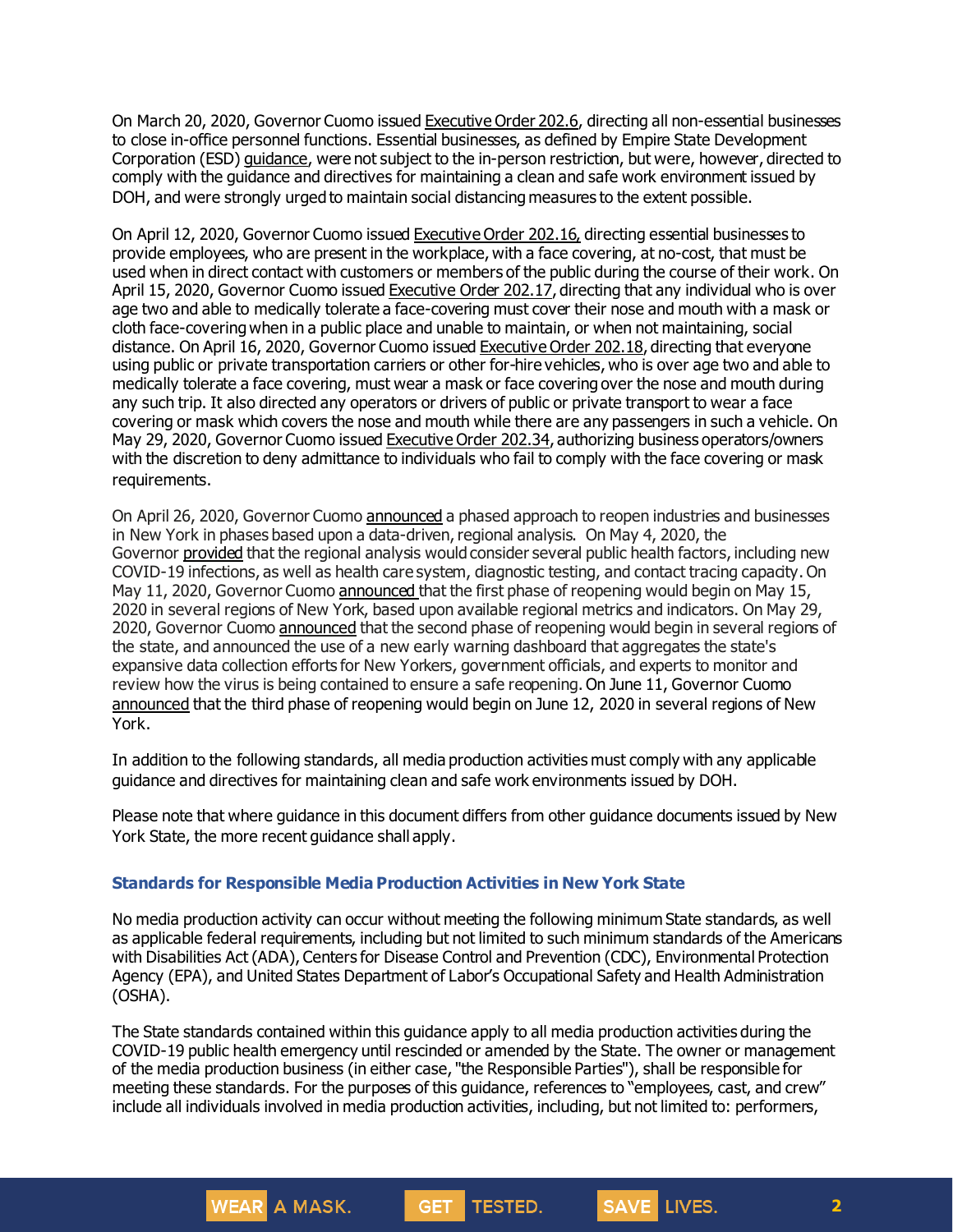laborers, craftspeople, musicians, writers, directors, visual effects, hair stylists, costume designers, and makeup artists.

The following guidance is organized around three distinct categories: people, places, and processes.

# **I. PEOPLE**

## **A. Physical Distancing**

- Responsible Parties must ensure that, for indoor media production facilities or locations, the presence of employees, cast, and crew members is limited to no more than 50% of the maximum occupancy for a particular area as set by the certificate of occupancy; and
- Responsible Parties must ensure that a distance of at least six feet is maintained between all employees, cast, and crew in all locations (e.g., meal areas, common areas, holding areas, trailers, video village, equipment areas) around the media production facility or location; provided that certain functions during media production may require coming within six feet of other individuals (e.g., wardrobe, hair, makeup, sound, filming, performing), Responsible Parties must identify such functions and implement a protocol for mitigation of risk for affected individuals.
	- $\circ$  Further, safety or the core activity (e.g., moving equipment, unloading materials) may require individuals to be within a shorter distance, in which case, individuals must wear an acceptable face covering.
- Responsible Parties must ensure that all employees, cast, and crew wear acceptable face coverings at all times within the media production facility or location, provided the individual is over the age of two and medically able to tolerate such a face covering.
	- o Performers may temporarily remove their face covering during performances or rehearsals, or when it interferes with a core activity such as hair, makeup, or wardrobe. Performers must don face coverings as soon as practicable following the above activities.
- Responsible Parties must ensure that all employees, cast, and crew in close proximity to performers without face coverings (e.g., hair stylists, make-up artists, costume designers, sound technicians, studio teachers, stunt coordinators, special effects technicians) wear both an acceptable face covering and eye protection, such as a face shield or goggles, for the duration of the activity requiring proximity. All employees, cast, and crew should also wear gloves or practice hand hygiene before and after such activities.
	- $\circ$  Acceptable face coverings for COVID-19 include but are not limited to cloth-based face coverings and disposable masks that cover both the mouth and nose.
	- $\circ$  However, cloth, disposable, or other homemade face coverings are not acceptable face coverings for workplace activities that typically require a higher degree of protection for personal protective equipment (PPE) due to the nature of the work. For those activities, N95 respirators or other PPE used under existing industry standards should continue to be used, as is defined in accordance with OSHA [guidelines.](https://www.osha.gov/SLTC/personalprotectiveequipment/)
- Responsible Parties must limit the number of employees, cast, and crew to only essential individuals for both indoor and outdoor media production activities, and ensure that all social distancing guidelines are rigorously enforced. Any non-essential personnel and visitors (e.g., friends, family, guests, visitors) must be prohibited from entering the media production facility or location.

TESTED.

**GET** 

**WEAR** A MASK.

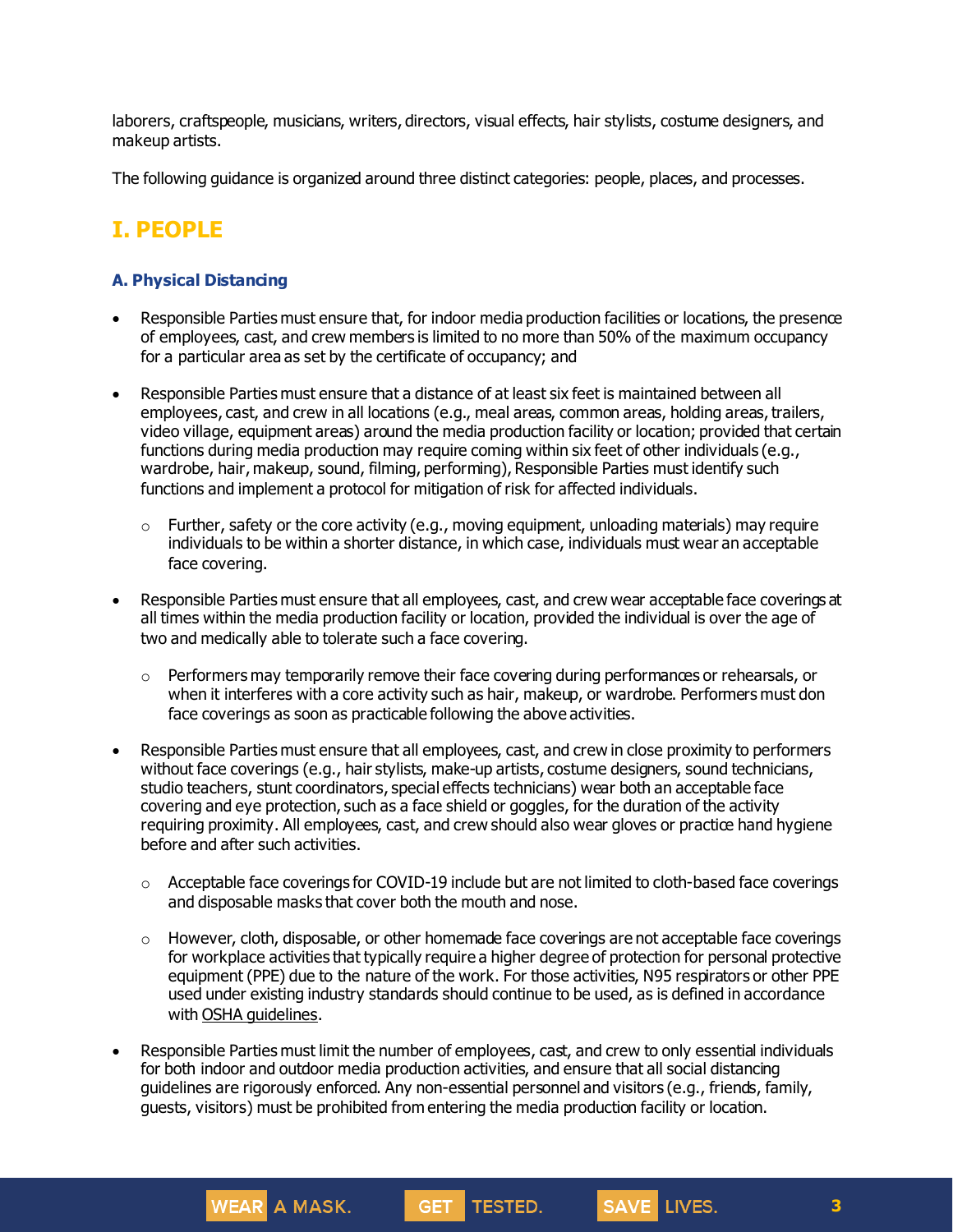- $\circ$  Minors should be limited to two accompanying adults (e.g., one quardian or designated responsible person per 12 NYCRR 186-3.6(a) and one educator). Children should be prevented from touching or handling any media production items or equipment, unless necessary for the performance or rehearsal. Responsible Parties should consider moving minors to a secure off-set location, when possible, to limit their exposure to other employees, cast, and crew.
- $\circ$  Responsible Parties must ensure there is sufficient security to limit access to the media production facility or location to only essential individuals, and to implement a security plan to disperse anyone who gathers outside.
- Responsible Parties must take social distancing requirements into account when scouting or choosing media production locations. Responsible Parties must:
	- $\circ$  ensure that locations can be secured completely from the general public;
	- o ensure that locations allow for enough space to adhere to social distancing requirements for all work areas and departments; and
	- $\circ$  be able to meet appropriate cleaning and disinfection and hygiene standards.
- Responsible Parties may modify the use and/or restrict the number of workstations and seating areas, so that employees, cast, and crew are at least six feet apart in all directions (e.g. side-to-side and when facing one another) and are not sharing workstations without cleaning and disinfection between use. When distancing is not feasible between workstations, Responsible Parties may enact physical barriers (e.g., plastic shielding walls in areas where they would not affect air flow, heating, cooling, or ventilation, or otherwise present a health or safety risk).
	- o If used, physical barriers should be put in place in accordance with OSHA [guidelines](https://www.osha.gov/Publications/OSHA3990.pdf).
	- $\circ$  Physical barrier options may include strip curtains, plexiglass or similar materials, or other impermeable dividers or partitions.
- Responsible Parties should encourage the use of dedicated work zones within the media production facility or location and establish a system that prevents overlapping departments in the same work space. Consider a color-coded system or other visible indicators to facilitate identification of zones and appropriate employees, cast, and crew.
- Responsible Parties should prohibit the use of small spaces (e.g., elevators, mechanical areas, control rooms, editing rooms) by more than one individual at a time, unless all individuals in such space at the same time are wearing acceptable face coverings, or unless necessary for filming or performing. However, even with face coverings in use, occupancy must never exceed 50% of the maximum capacity of the space, unless it is designed for use by a single occupant. Responsible Parties should increase ventilation with outdoor air to the greatest extent possible (e.g., opening windows and doors), while maintaining safety protocols. Responsible Parties should take additional measures to prevent congregation in elevator waiting areas and limit density in elevators, such as enabling the use of stairs.
- Responsible Parties should put in place measures to reduce bi-directional foot traffic using tape or signs with arrows in narrow aisles, hallways, or spaces, and post signage and distance markers denoting spaces of six feet in all commonly used areas and any areas in which lines are commonly formed or people may congregate (e.g., health screening stations, meal areas, costume trailers).



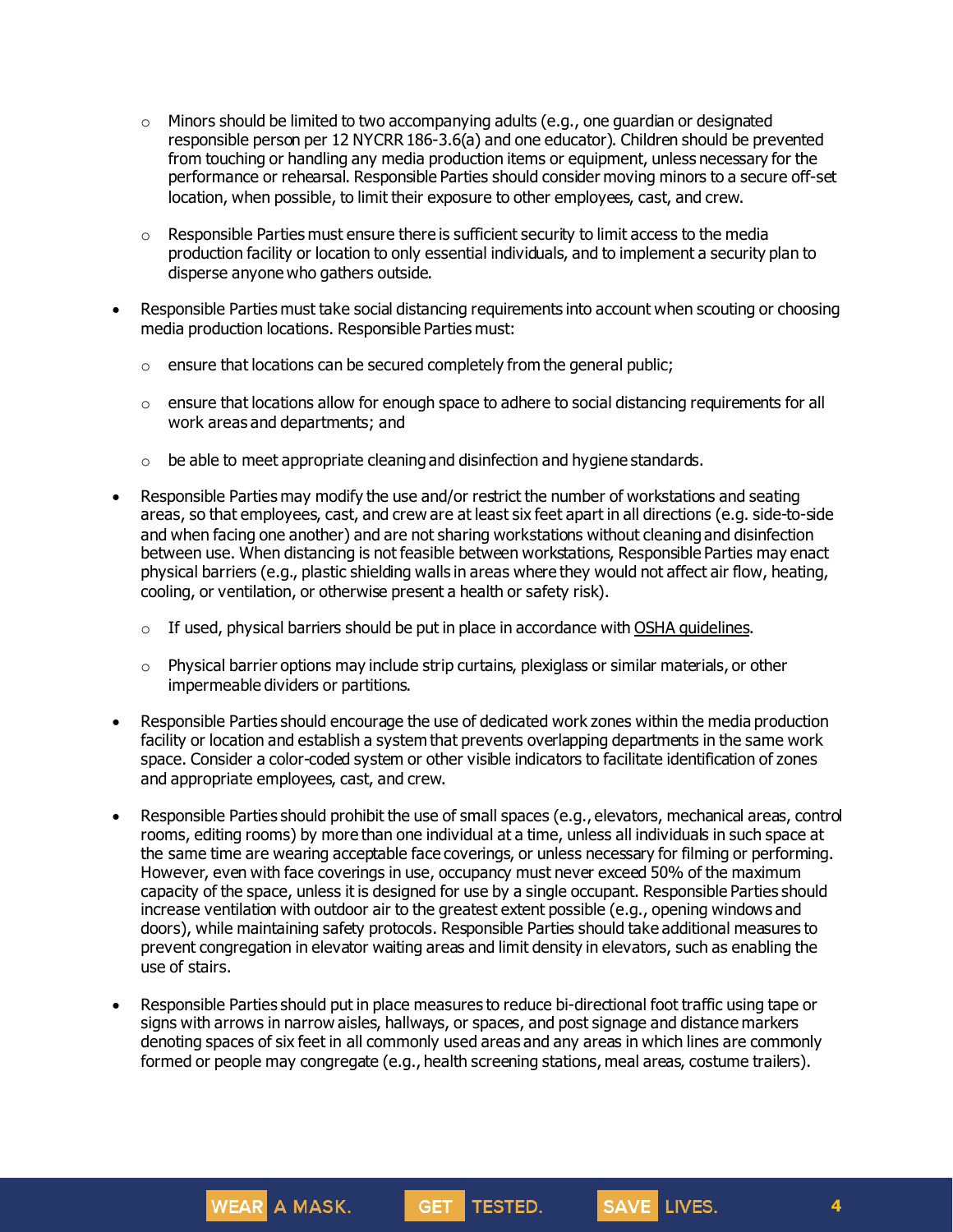- Responsible Parties should perform media production activities remotely, to the greatest extent possible (e.g., meetings, casting, scouting, editing).
	- $\circ$  Responsible Parties should ensure that all scouting activities take place virtually, where possible. If individuals must travel in person, Responsible Parties should ensure that scouting takes place in small groups that can maintain social distance, with all individuals wearing appropriate face coverings.
	- $\circ$  Responsible Parties should ensure that casting and auditions are performed remotely, to the extent possible. If not performed remotely:
		- **EXECT** Responsible Parties must provide adequate time between appointments for cleaning and disinfection of shared surfaces.
		- **EXECTS** Responsible Parties should ensure that performers arriving at casting locations wait in personal vehicles or outside the facility or location until the time of their audition.
		- Responsible Parties should eliminate open calls in favor of scheduled appointments.
		- **EXECTS ARES** Responsible Parties should ensure physical distancing is maintained during auditions, even when multiple individuals are auditioning simultaneously, to the extent possible.
		- Responsible Parties must ensure acceptable face coverings are worn, consistent with above provisions.
- Responsible Parties should limit the number of individuals traveling in vehicles at any given time to allow for adequate social distancing.
	- $\circ$  Responsible Parties should encourage individuals to drive alone and use private transportation, to the extent possible.
	- $\circ$  If more than one individual rides in a vehicle, Responsible Parties must ensure that all occupants wear face coverings, and encourage occupants to open windows and increase ventilation, to the greatest extent possible.
- Responsible Parties should consider taking measures to reduce close or proximate contact between performers, such as amending scripts or using digital effects where possible.
	- $\circ$  Where possible, Responsible Parties should limit scenes with prolonged close or proximate contact between individuals (e.g., fighting, dancing) or scenes requiring large crowds.
- Responsible Parties are encouraged to assign maintenance staff into fixed pairs or small groups, to limit the number of close or proximate contacts, where possible.
- Responsible Parties must post signs throughout the facility or location, consistent with DOH COVID-19 signage. Responsible Parties can develop their own customized signage specific to their workplace or setting, provided that such signage is consistent with the Department's signage. Signage should be used to remind employees, cast, and crew to:

GET TESTED.

 $\circ$  Stay home if they are feeling sick.

**WEAR** A MASK.

 $\circ$  Cover their nose and mouth with a face covering.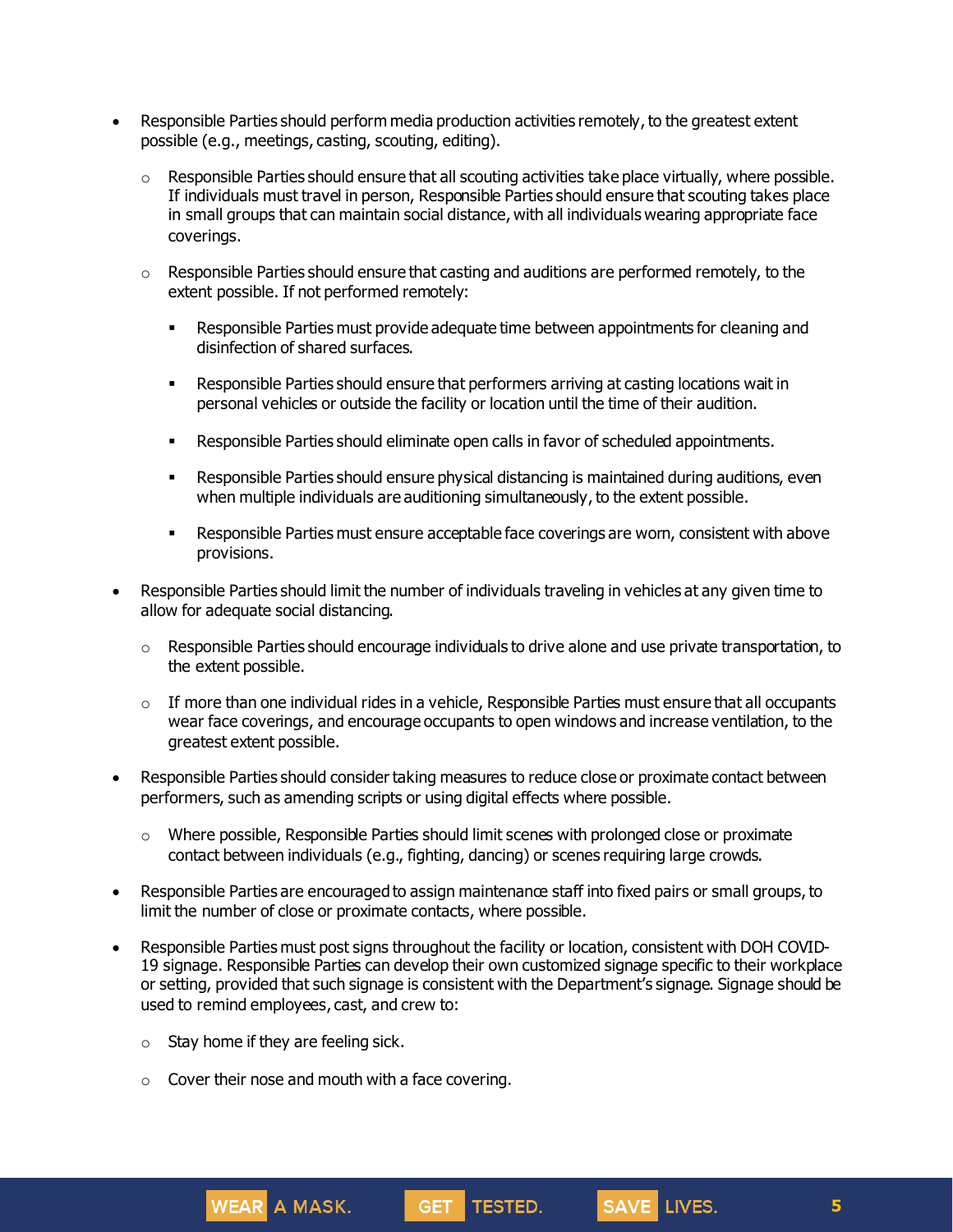- o Properly store and, when necessary, discard PPE.
- o Adhere to physical distancing instructions.
- o Report symptoms of or exposure to COVID-19, and how they should do so.
- $\circ$  Follow hand hygiene and cleaning and disinfection guidelines.
- $\circ$  Follow appropriate respiratory hygiene and cough etiquette.

## **B. Gatherings in Enclosed Spaces**

- Responsible Parties must limit in-person employee, cast, and crew gatherings (e.g., production meetings, casting, scouting, editing) to the greatest extent possible and use other methods such as video or teleconferencing whenever possible, per CDC guidance "Interim Guidance for [Businesses](https://www.cdc.gov/coronavirus/2019-ncov/community/guidance-business-response.html) and Employers to Plan and Respond to [Coronavirus](https://www.cdc.gov/coronavirus/2019-ncov/community/guidance-business-response.html) Disease 2019 (COVID-19)". When videoconferencing or teleconferencing is not possible, Responsible Parties should hold meetings in open, well-ventilated spaces and ensure that individuals maintain six feet of social distance between one another (e.g., if there are chairs, leave space between chairs, have individuals sit in alternating chairs).
- Responsible Parties should encourage social distancing by limiting occupancy or closing non-essential amenities and communal areas that do not allow for appropriate social distancing. If open, Responsible Parties must make hand sanitizer or disinfecting wipes available near such amenities (e.g., vending machines, communal coffee stations, water fountains, snack bars).
- Responsible Parties must put in place practices for adequate social distancing in small areas, such as restrooms and breakrooms, and should develop signage and systems (e.g., flagging when occupied) to restrict occupancy when social distancing cannot be maintained in such areas.
- Responsible Parties should stagger schedules for employees, cast, and crew to observe social distancing (i.e., six feet of space) for any gathering (e.g., coffee breaks, meals, and shift starts/stops).

## **C. Workplace Activity**

**WEAR** A MASK.

- Responsible Parties should limit the number of extras on set, to the extent possible.
- Responsible Parties must prohibit live audiences unless they consist only of paid employees, cast, and crew. Employees, cast and crew may make up a live audience of no more than 100 individuals, or 25% the audience capacity, whichever is lower. Live audiences must maintain social distance of at least six feet in all directions.
- Responsible Parties should consider having casts, including any extras, arrive at the media production facility or location "camera ready," to the extent possible (e.g., having completed hair, makeup, and wardrobe off site or through remote instruction).
- Responsible Parties should ensure that employees, cast, and crew are provided adequate time throughout the day to periodically clean and disinfect their gear and equipment (e.g., cameras, props), if multiple people use or handle such equipment.

**GET** 

• Responsible Parties should make efforts to digitize all paper documents to the extent possible (e.g., contracts, tech scout packets, scripts, music sheets, sign-in/out, crew lists, call sheets). If digitizing is

TESTED.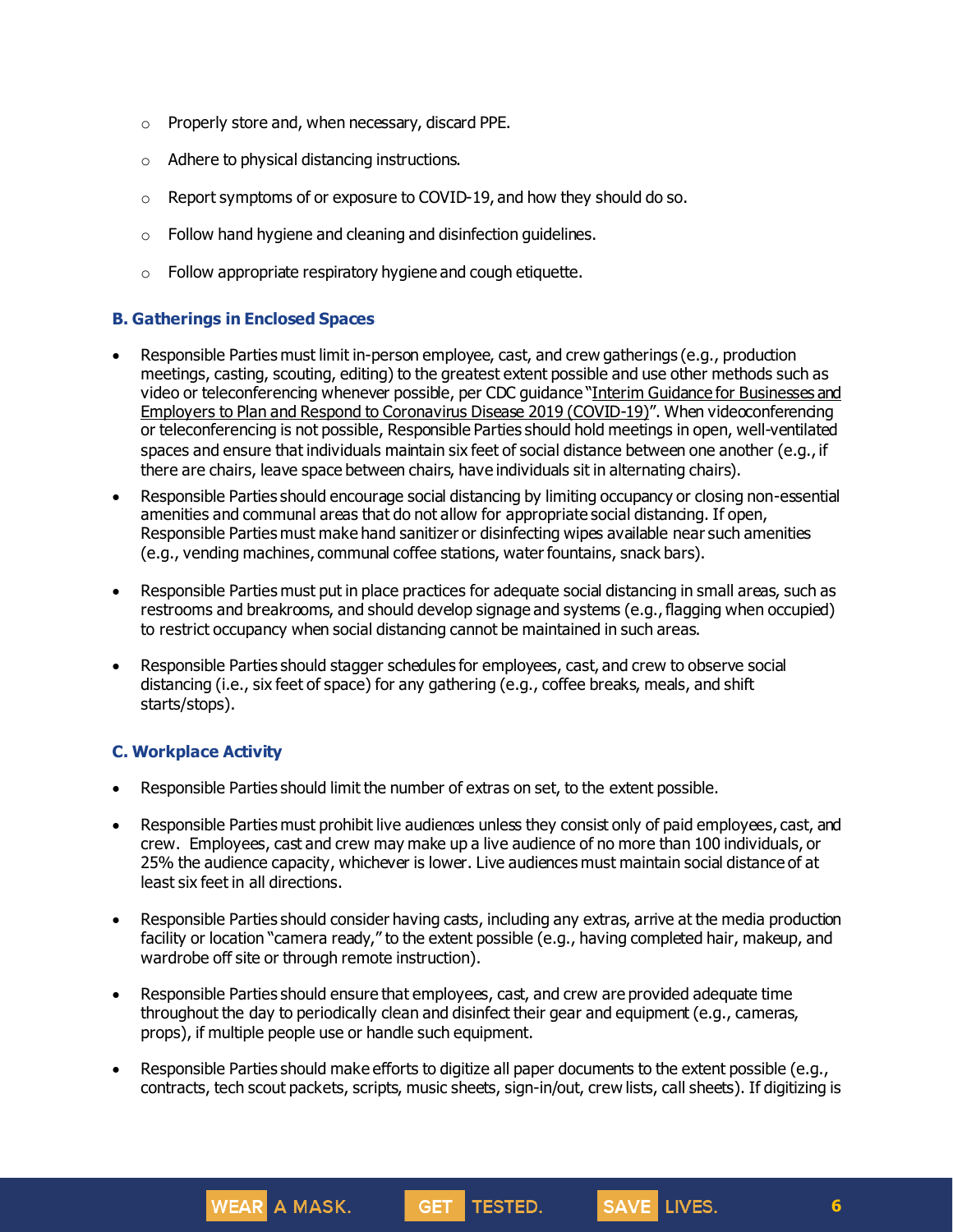not feasible, printed materials should be assigned for individual use and not shared among employees, cast, and crew.

- Responsible Parties must ensure that all employees, cast, and crew receive training on COVID-19 safety, hygiene, cleaning, and disinfection protocols.
- Responsible Parties must take measures to reduce interpersonal contact and congregation, through methods such as:
	- $\circ$  limiting in-person presence to only those staff who are necessary for relevant media production activities;
	- o adjusting workplace hours;
	- o reducing on-site workforce to accommodate social distancing guidelines;
	- o shifting design (e.g., A/B teams, staggered arrival/departure times);
	- $\circ$  prioritizing tasks that allow for social distancing over those that do not; and/or
	- $\circ$  avoiding multiple crews and/or teams working in one area by staggering scheduled tasks and using signs to indicate occupied areas.

### **D. Movement and Commerce**

- Responsible Parties should limit interactions at the media production facility or location (e.g., designate an egress(es) for employees, cast, and crew leaving their shifts and a separate ingress(es) for employees, cast, and crew starting their shifts) and movements (e.g., employees, cast, and crew should remain near their workstations or areas as often as possible).
	- $\circ$  Where practicable, Responsible Parties should limit the number of entrances to media production facilities or locations in order to (1) manage the flow of employees, cast, and crew into the building and monitor occupancy/capacity limits, and (2) facilitate health screenings while remaining in compliance with fire safety and other applicable regulations.
- Responsible Parties must develop a plan for employees, cast, and crew to maintain six feet of social distance while queuing inside or outside of the media production facility or location for screening, as applicable.
- Responsible Parties must establish designated areas for pickups and deliveries, limiting contact to the extent possible.
- For deliveries, Responsible Parties should implement a touchless delivery system whereby drivers stay in the cab of the vehicle while delivery takes place or, where not practicable, Responsible Parties must provide acceptable PPE appropriate to the anticipated activities that includes, at a minimum, a face covering to personnel involved in the delivery at no cost for the duration of the delivery process.
- Responsible Parties must ensure employees sanitize hands before and after transferring a load (e.g., from a delivery driver) of merchandise (e.g., sanitize hands before starting to load items; and once all items have been loaded, finish by sanitizing their hands again).

GET TESTED.

# **II. PLACES**

#### **A. Protective Equipment**

**WEAR** A MASK.

**7**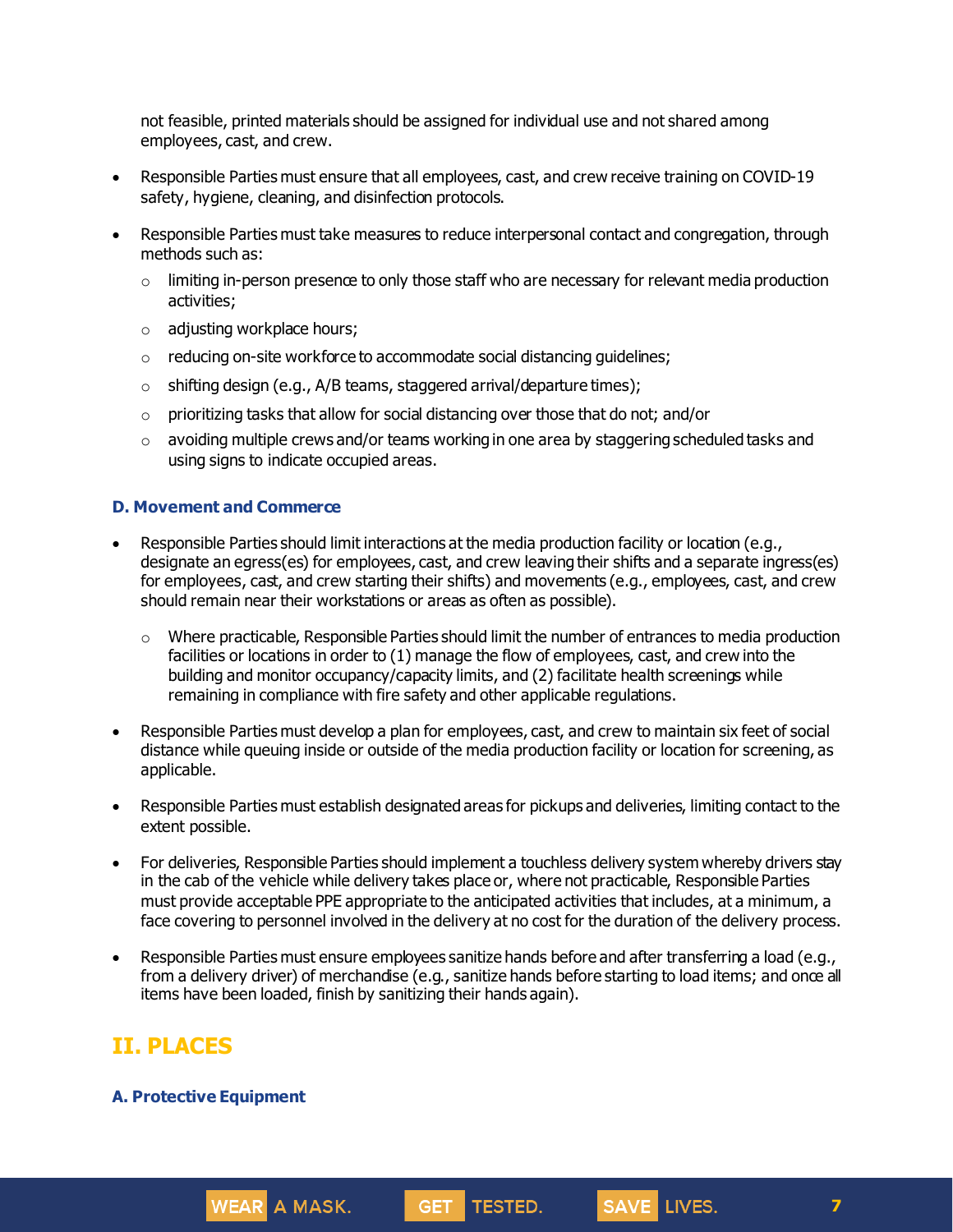- Responsible Parties must ensure that all employees, cast, and crew wear face coverings at all times within the media production facility or location, provided the individual is over the age of two and medically able to tolerate such a face covering.
- Performers may temporarily remove their face covering during performances or rehearsals, or when it interferes with a core activity such as hair, makeup, or wardrobe. Performers must don face coverings as soon as practicable following the above activities.
	- $\circ$  Responsible Parties must ensure that all employees, cast, and crew in close proximity to performers without face coverings (e.g. hair stylists, make-up artists, costume designers, sound technicians, studio teachers, stunt coordinators, special effects technicians) wear both an acceptable face covering and eye protection, such as a face shield or goggles, for the duration of the activity requiring close proximity. All employees, cast, and crew should also wear gloves or practice hand hygiene before and after such activities.
- In addition to any necessary PPE as required for certain workplace activities, Responsible Parties must procure, fashion, or otherwise obtain acceptable face coverings and provide such coverings to all employees, cast, and crew at no cost to the employee, cast, or crew member. Responsible Parties should have an adequate supply of face coverings, masks and other required PPE on hand should any employee, cast, or crew member need a replacement.
- Face coverings must be cleaned or replaced after use and may not be shared. Please consult the CDC [guidance](https://www.cdc.gov/coronavirus/2019-ncov/community/guidance-business-response.html) for additional information on cloth face coverings and other types of PPE, as well as instructions on use and cleaning.
	- $\circ$  Note that cloth, disposable, or other homemade face coverings are not acceptable face coverings for workplace activities that typically require a higher degree of protection for PPE due to the nature of the work. Responsible Parties must adhere to OSHA [guidelines](https://www.osha.gov/SLTC/personalprotectiveequipment/) for such safety equipment.
	- o Responsible Parties must allow employees, cast, and crew to use their own acceptable face coverings but cannot require employees, cast, and crew to supply their own face coverings. Further, this guidance shall not prevent employees, cast, and crew from wearing their personally owned additional protective coverings (e.g., surgical masks, N95 respirators, or face shields), or if the Responsible Parties otherwise requires employees, cast, and crew to wear more protective PPE due to the nature of their work. Employers should comply with all applicable OSHA standards.
- Responsible Parties must train employees, cast, and crew on how to adequately don, doff, clean (as applicable), and discard PPE, including but not limited to, appropriate face coverings.

## **B. Hygiene, Cleaning, and Disinfection**

**WEAR** A MASK.

- Responsible Parties must ensure adherence to hygiene and cleaning and disinfection requirements as advised by the CDC and DOH, including "Guidance for Cleaning and [Disinfection](https://coronavirus.health.ny.gov/system/files/documents/2020/03/cleaning_guidance_general_building.pdf) of Public and Private Facilities for [COVID-19](https://coronavirus.health.ny.gov/system/files/documents/2020/03/cleaning_guidance_general_building.pdf)," and the "STOP THE [SPREAD](https://coronavirus.health.ny.gov/system/files/documents/2020/04/13067_coronavirus_protectyourself_poster_042020.pdf)" poster, as applicable. Responsible Parties must maintain logs that include the date, time, and scope of cleaning and disinfection.
- Responsible Parties must provide and maintain hand hygiene stations throughout media production facilities or locations as follows:
	- o For handwashing: soap, running warm water, and disposable paper towels.

GET<sub>1</sub>

**TESTED.** 

**8**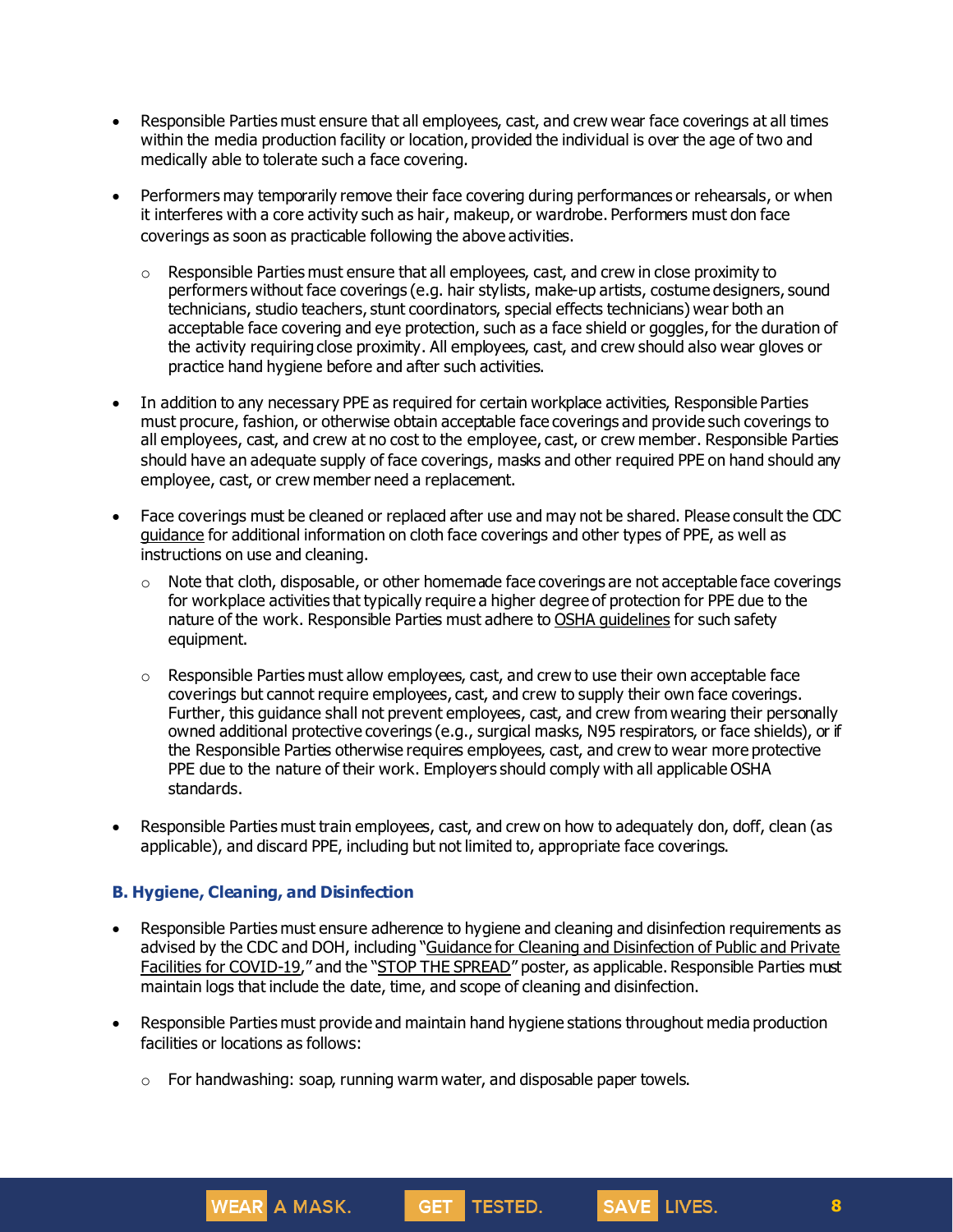- $\circ$  For hand sanitizing: an alcohol-based hand sanitizer containing at least 60% alcohol for areas where handwashing facilities may not be available or practical.
- $\circ$  Responsible Parties must make hand sanitizer available throughout common areas (e.g., entrances, exits, exhibits, and security/reception desks). Touch-free hand sanitizer dispensers should be installed where possible.
- Responsible Parties should place signage near hand sanitizer stations indicating that visibly soiled hands should be washed with soap and water; hand sanitizer is not effective on visibly soiled hands.
- Responsible Parties should place receptacles around the facility or location for disposal of soiled items, including PPE.
- Responsible Parties must provide appropriate cleaning and disinfection supplies for shared and frequently touched surfaces and encourage employees, cast, and crew to use these supplies, following manufacturers' instructions, before and after use of these surfaces, followed by hand hygiene.
- Responsible Parties must conduct regular cleaning and disinfection of the media production facility or location and more frequent cleaning and disinfection for high-risk areas used by many individuals and for frequently touched surfaces (e.g., studios, production sets, hair and make-up stations, trailers, break areas, eating areas, vehicles). Cleaning and disinfection must be rigorous and ongoing and should occur at least after each shoot, daily, or more frequently as needed. Please refer to DOH's "Interim Guidance for Cleaning and [Disinfection](https://coronavirus.health.ny.gov/system/files/documents/2020/03/cleaning_guidance_general_building.pdf) of Public and Private Facilities for COVID-19" for detailed instructions on how to clean and disinfect facilities.
	- $\circ$  Responsible Parties must ensure regular cleaning and disinfection of restrooms. Restrooms should be cleaned and disinfected more often depending on frequency of use.
		- Responsible Parties must ensure distancing rules are adhered to by using signage, occupied markers, or other methods to reduce restroom capacity where feasible.
	- $\circ$  Responsible Parties must ensure that all media production equipment and tools (e.g., cases, cameras, eyepieces, lenses, monitors and touchscreens, dollies) are regularly cleaned and disinfected using registered disinfectants. Refer to the Department of Environmental Conservation (DEC) list of [products](http://www.dec.ny.gov/docs/materials_minerals_pdf/covid19.pdf) registered in New York State and identified by the EPA as effective against COVID-19.
	- $\circ$  If cleaning or disinfection products or the act of cleaning and disinfection causes safety hazards or degrades the material or machinery, Responsible Parties must put in place hand hygiene stations between use and/or supply disposable gloves and/or limitations on the number of individuals using such objects.
- Responsible Parties must provide for the cleaning and disinfection of exposed areas in the event of a positive case of COVID-19, with such cleaning and disinfection to include, at a minimum, all heavy transit areas and high-touch surfaces (e.g., shared surfaces, vehicles, hand railings, handles, and doorknobs).
- Responsible Parties must ensure that all props, costumes, and set materials are cleaned and disinfected between each use and stored in sealed containers between uses.
- Responsible Parties should ensure that costumes are collected and laundered or otherwise cleaned and disinfected between each use. All clean costumes should be sealed in individual bags. Consider supplying cast members with laundry bags to securely store used costumes between cleanings.



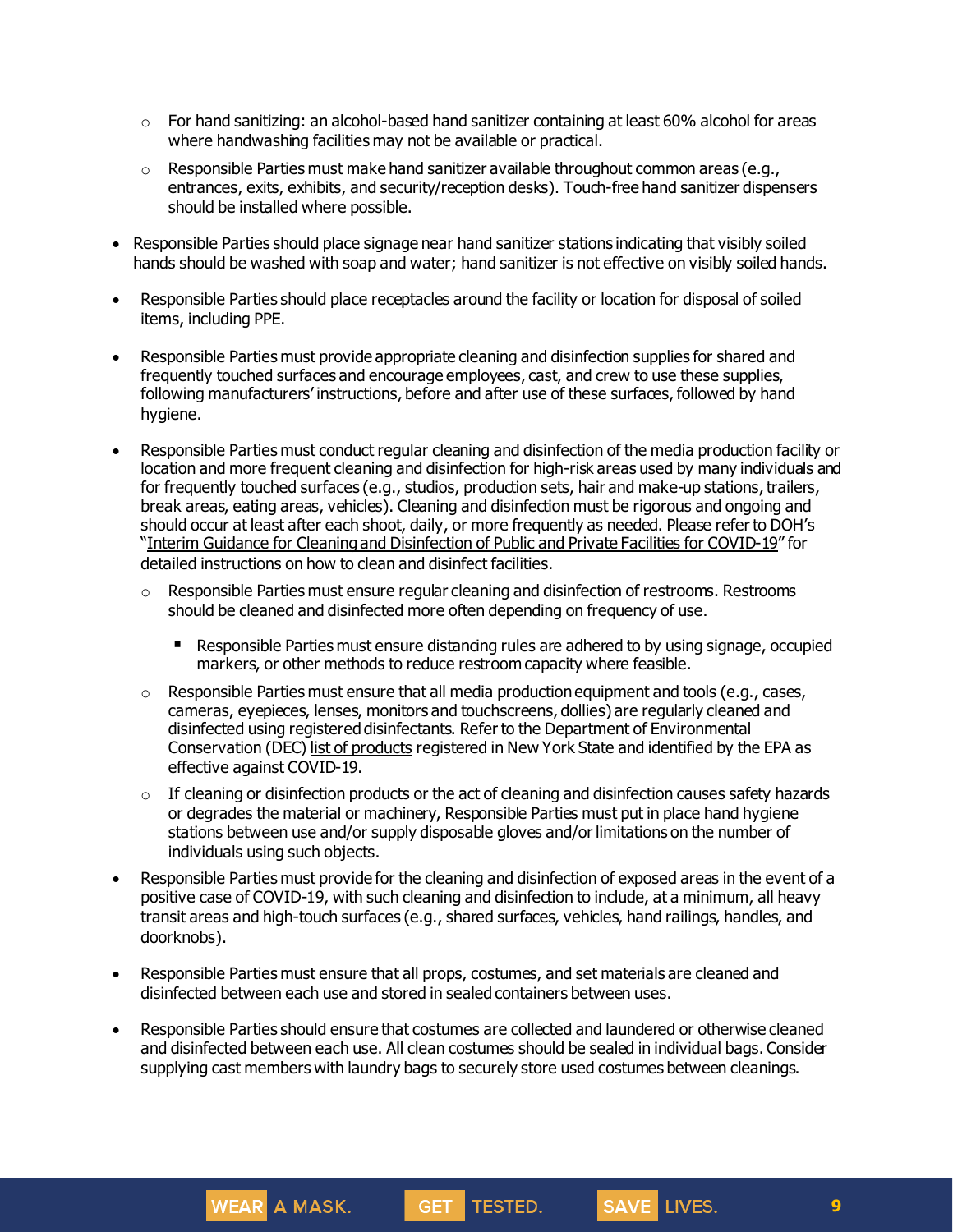- CDC guidelines on "Cleaning and [Disinfecting](https://www.cdc.gov/coronavirus/2019-ncov/community/disinfecting-building-facility.html) Your Facility" if someone is suspected or confirmed to have COVID-19 are as follows:
	- o Close off areas used by the person suspected or confirmed to have COVID-19.
		- **EXECT** Responsible Parties do not necessarily need to close operations, if they can close off the affected areas.
	- o Open outside doors and windows to increase air circulation in the area.
	- $\circ$  Wait 24 hours before you clean and disinfect. If 24 hours is not feasible, wait as long as possible.
	- $\circ$  Clean and disinfect all areas used by the person suspected or confirmed to have COVID-19, such as offices, bathrooms, common areas, and shared equipment.
	- $\circ$  Once the area has been appropriately cleaned and disinfected, it can be reopened for use.
		- **Employees, cast, and crew without close or proximate contact with the person suspected or** confirmed to have COVID-19 can return to the work area immediately after cleaning and disinfection.
		- **Refer to DOH's "Interim Guidance for Public and Private [Employees](https://coronavirus.health.ny.gov/system/files/documents/2020/06/doh_covid19_publicprivateemployeereturntowork_053120.pdf) Returning to Work** Following [COVID-19](https://coronavirus.health.ny.gov/system/files/documents/2020/06/doh_covid19_publicprivateemployeereturntowork_053120.pdf) Infection or Exposure" for information on "close and proximate" contacts.
	- $\circ$  If more than seven days have passed since the person suspected or confirmed to have COVID-19 visited or used the facility, additional cleaning and disinfection is not necessary, but routine cleaning and disinfection should continue.
- Responsible Parties must put in place measures to limit the sharing of objects, gear, and equipment (e.g., radios, camera equipment and dollies, stunt pads, wigs, costumes) between individuals and departments, as well as the touching of shared surfaces, such as railings and door knobs; or, must require employees, cast, and crew to wear gloves (trade-appropriate or medical) when in contact with shared objects or frequently touched surfaces; or, must require employees, cast, and crew to perform hand hygiene before and after contact.
- Responsible Parties should consider providing individual devices for communication (e.g., walkietalkie, radios, microphones) to limit use of shared devices. Any such equipment should be appropriately cleaned and disinfected before being issued and before being returned.
- Responsible Parties must prohibit shared food and beverages among employees, cast, and crew (e.g., self-serve meals and beverages) and reserve adequate space for employees, cast, and crew to observe social distancing while eating meals.
	- $\circ$  Responsible Parties may provide food service via buffet, provided that they are not self-serve and that they are sufficiently staffed to ensure that there is no employee, cast, or crew touching of common objects (e.g., serving spoons, tongs) and that appropriate social distance is maintained.
	- $\circ$  Responsible Parties should consider providing food and beverage in pre-packaged containers to limit sharing between individuals. If providing food and beverage, Responsible Parties should also provide disposable or individually wrapped eating utensils.
- Responsible Parties should remove any unnecessary communal fixtures from the venue, such as newspaper or magazine stands, in favor of individual distribution upon request.

## **C. Phased Reopening**

**WEAR** A MASK.

• Responsible Parties are encouraged to phase-in reopening activities so as to allow for operational issues to be resolved before production or work activities return to normal levels. Responsible Parties

GET TESTED.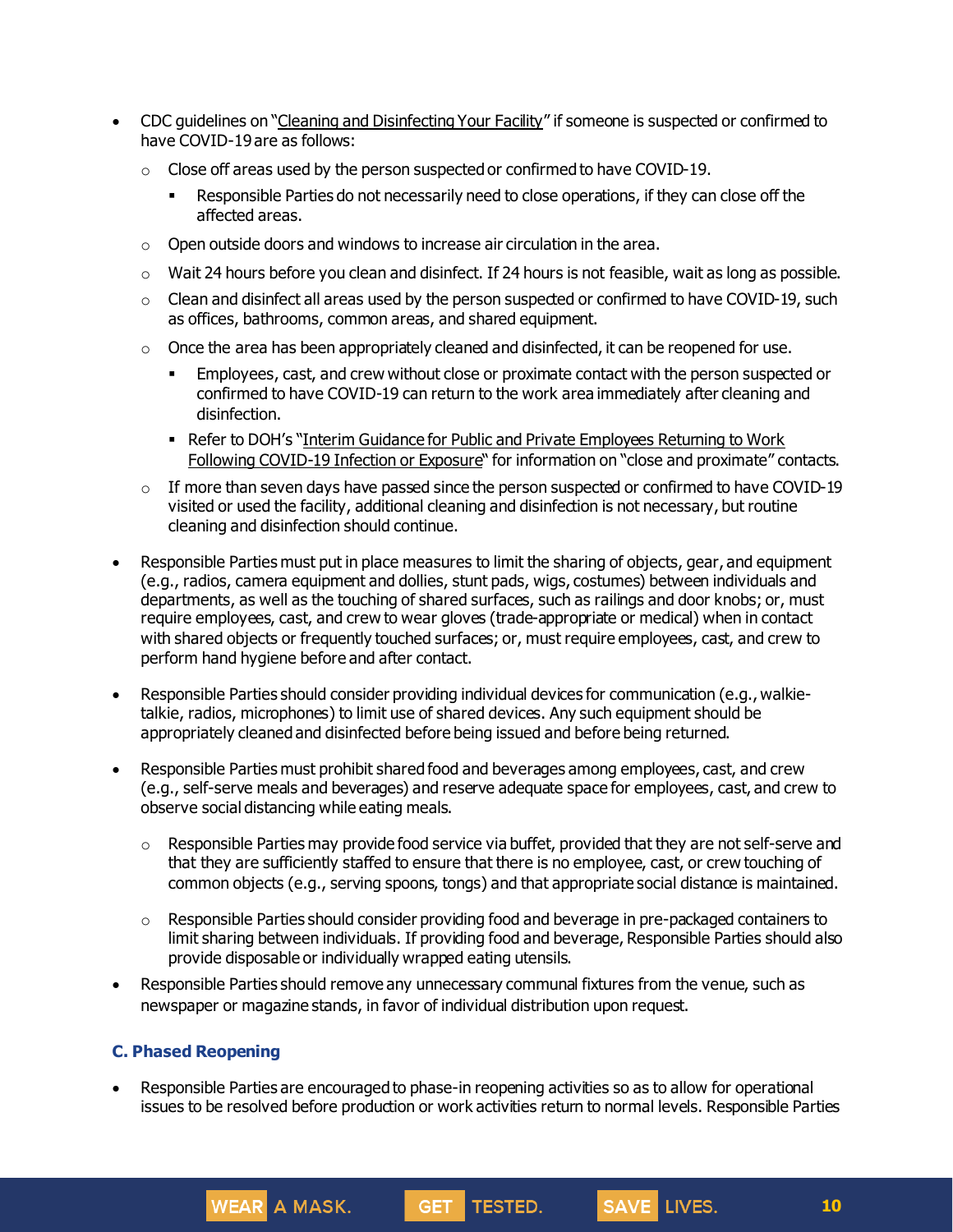should consider limiting the number of employees, cast, and crew, and their working hours when first reopening so as to provide operations with the ability to adjust to the changes.

### **D. Communications Plan**

- Responsible Parties must affirm that they have reviewed and understand the state-issued industry guidelines, and that they will implement them.
- Responsible Parties should develop a communications plan for employees, cast, and crew that includes applicable instructions, training, signage, and a consistent means to provide employees, cast, and crew with information. Responsible Parties may consider developing webpages, text and email groups, and social media.
- Responsible Parties must encourage individuals to adhere to CDC and DOH guidance regarding the use of PPE, specifically face coverings, through verbal communication and signage.
- Responsible Parties should post signage inside and outside of the media production facility or location to remind individuals to adhere to proper hygiene, social distancing rules, appropriate use of PPE, and cleaning and disinfection protocols.

# **III. PROCESSES**

## **A. Screening and Testing**

- Responsible Parties must ensure that employees, cast, and crew members, whose job functions or roles involve close or proximate contact with cast members, have been tested for COVID-19 through a diagnostic test, prior to their participation in media production activities, and at least once per week thereafter, when on site or location.
- Responsible Parties must implement mandatory daily health screening practices for employees, cast, crew, and, where practicable, contractors and vendors, but such screening shall not be mandated for delivery personnel.
	- $\circ$  Screening practices may be performed remotely (e.g., by telephone or electronic survey), before individuals report to the facility or location, to the extent possible; or may be performed on site.
	- $\circ$  Screening should be coordinated to prevent individuals from intermingling in close or proximate contact with each other prior to completion of the screening.
	- $\circ$  At a minimum, screening is required of employees, cast, and crew members, and, where practicable, contractors and vendors, and must be completed using a questionnaire that determines whether the individual has:
		- (a) knowingly been in close or proximate contact in the past 14 days with anyone who has tested positive for COVID-19 or who has or had symptoms of COVID-19;
		- (b) tested positive for COVID-19 in the past 14 days; and/or
		- (c) has experienced any symptoms of COVID-19 in the past 14 days.
- Refer to CDC quidance on "Symptoms of [Coronavirus](https://www.cdc.gov/coronavirus/2019-ncov/symptoms-testing/symptoms.html)" for the most up to date information on symptoms associated with COVID-19.

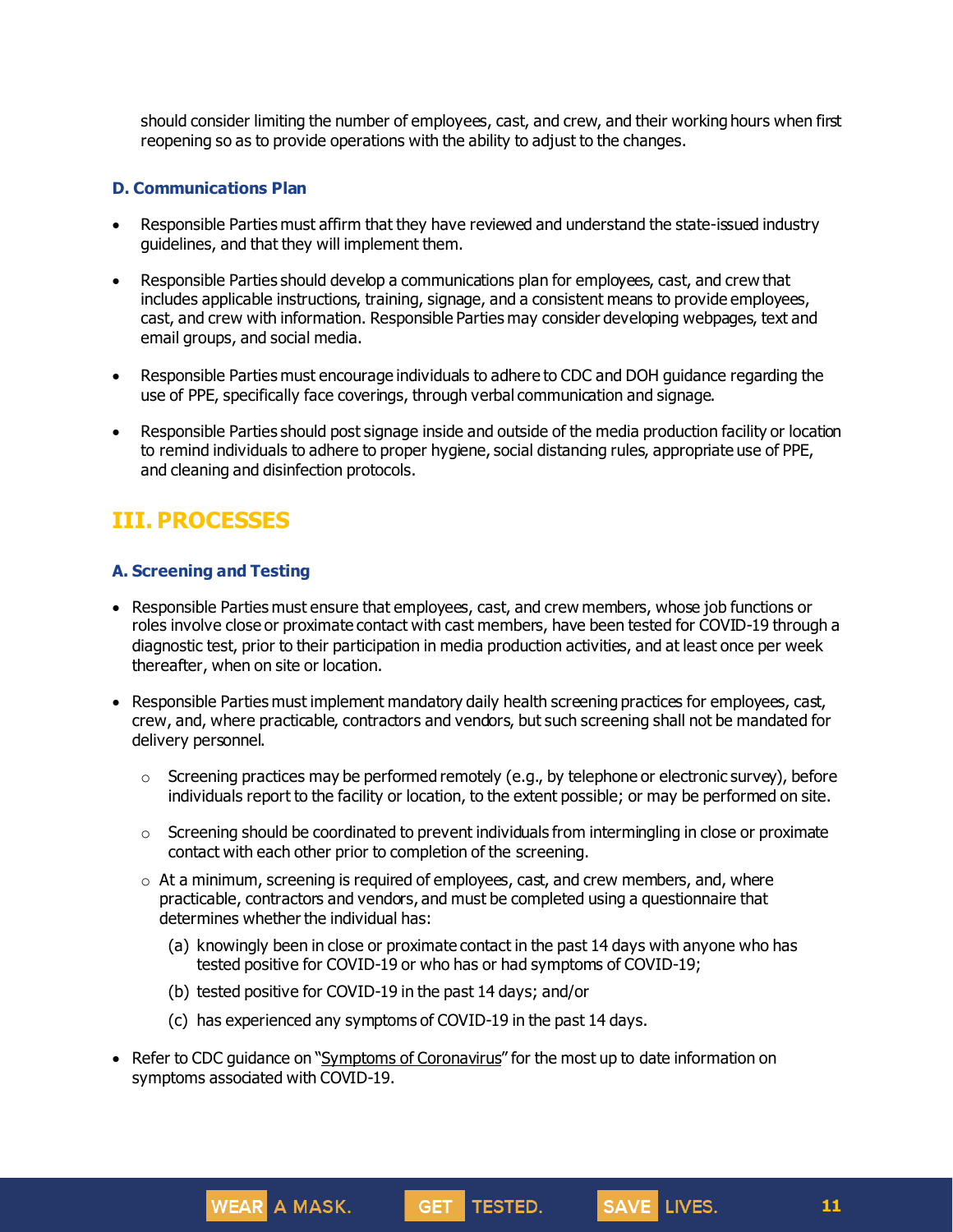- Screening practices include:
	- $\circ$  If space and facility/location configuration allow, screen individuals at or near the entrance to minimize the impact in case of a suspected or confirmed case of COVID-19.
	- $\circ$  Allow for adequate social distancing while individuals queue for screening and/or entry to the facility or location.
	- $\circ$  Admit only individuals who have been screened either remotely or upon arrival.
	- $\circ$  If temperature checks are performed, use contactless thermal cameras at entrances to identify potentially symptomatic individuals and direct them to a secondary screening area to complete a follow-up screening. If not possible or feasible, a temperature check may be performed, using contactless thermometers.
- Responsible Parties must require employees, cast, and crew to immediately disclose if and when their responses to any of the aforementioned questions changes, such as if they begin to experience symptoms, including during or outside of work hours.
- In addition to the screening questionnaire, temperature checks may also be conducted per U.S. Equal Employment Opportunity Commission or DOH guidelines. Responsible Parties are prohibited from keeping records of employees, cast, and crew health data (e.g., the specific temperature data of an individual), but are permitted to maintain records that confirm individuals were screened and the result of such screening (e.g., pass/fail, cleared/not cleared).
- Responsible Parties must ensure that any personnel performing screening activities, including temperature checks, are appropriately protected from exposure to potentially infectious individuals entering the facility. Personnel performing screening activities should be trained by employeridentified individuals who are familiar with CDC, DOH, and OSHA protocols.
- Screeners should be provided and use PPE, including at a minimum, an acceptable face covering or mask, and may include gloves, a gown, and/or a face shield.
- Any employees, cast, and crew member, or vendor who screens positive for COVID-19 symptoms must not be allowed to enter the media production facility or location and must be sent home with instructions to contact their healthcare provider for assessment and testing.
	- $\circ$  Responsible Parties should remotely provide such individuals with information on healthcare and testing resources.
	- o Responsible Parties must immediately notify the state and local health department about the case if test results are positive for COVID-19.
- Responsible Parties should refer to DOH's "Interim Guidance for Public and Private [Employees](https://coronavirus.health.ny.gov/system/files/documents/2020/06/doh_covid19_publicprivateemployeereturntowork_053120.pdf) Returning to Work Following [COVID-19](https://coronavirus.health.ny.gov/system/files/documents/2020/06/doh_covid19_publicprivateemployeereturntowork_053120.pdf) Infection or Exposure" regarding protocols and policies for individuals seeking to return to work after a suspected or confirmed case of COVID-19 or after the individual had close or proximate contact with a person with COVID-19.
- Responsible Parties must designate a central point of contact, which may vary by activity, location, shift or day, responsible for receiving and attesting to having reviewed all employee, cast, crew, contractor, and vendor questionnaires, with such contact also identified as the party for employees, cast, crew, contractors, and vendors to inform if they later are experiencing COVID-19-related symptoms, as noted on the questionnaire.

GET TESTED.

**WEAR** A MASK.

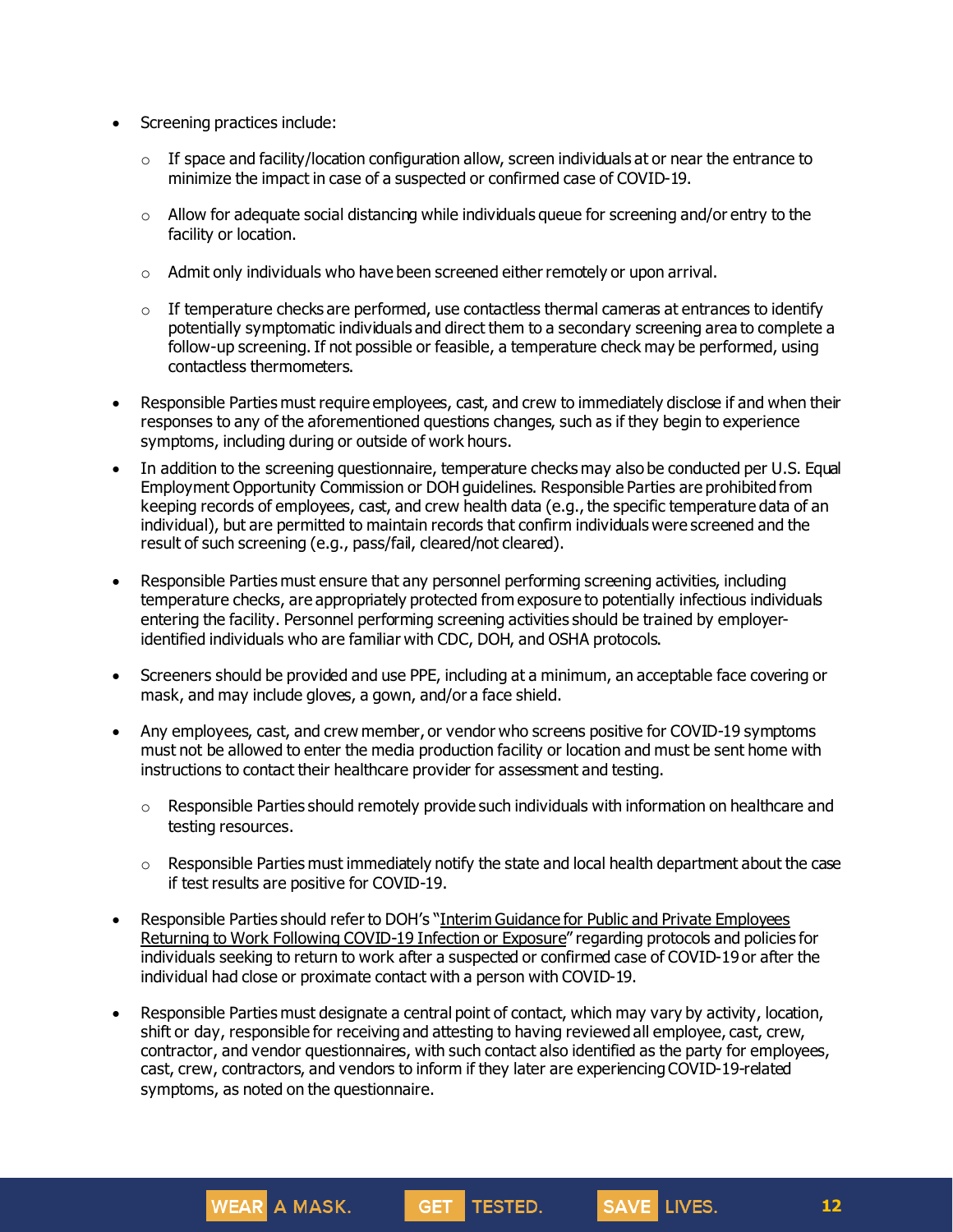- $\circ$  Identified point of contact should be prepared to receive notifications from individuals of positive cases and initiate the respective cleaning and disinfection procedures.
- Responsible Parties must designate a site safety monitor whose responsibilities include continuous compliance with all aspects of the Site Safety Plan, for all individuals.
- To the extent possible, Responsible Parties should maintain a log of every employee, cast, crew member, contractor, and vendor who may have close or proximate contact with other individuals at the media production facility or location; excluding deliveries that are performed with appropriate PPE or through contactless means. The log should contain contact information, such that all contacts may be identified, traced, and notified in the event an individual is diagnosed with COVID-19.
	- $\circ$  Responsible Parties must cooperate with state and local health department contact tracing efforts.

### **B. Tracing and Tracking**

- Responsible Parties must notify the state and local health department immediately upon being informed of any positive COVID-19 test result by any individual at the media production facility or location.
- In the case of any employee, cast, crew member, or contractor testing positive, the Responsible Parties must cooperate with the state and local health department to trace all contacts in the media production facility or location and notify the state and local health department of all individuals (as applicable) who entered the media production facility or location dating back to 48 hours before the person(s) began experiencing COVID-19 symptoms or tested positive, whichever is earlier. Confidentiality must be maintained as required by federal and state law and regulations.
	- $\circ$  In the case of an individual showing symptoms while on site, Responsible Parties must notify employees in the surrounding areas or who may have been affected immediately with information on where the individual has been throughout the building and notify them if the symptomatic person tests positive.
- State and local health departments will implement monitoring and movement restrictions of infected or exposed persons including home isolation or quarantine.
- Individuals who are alerted that they have come into close or proximate contact with a person with COVID-19, and have been alerted via tracing, tracking or other mechanism, are required to selfreport to their employer at the time of alert and shall follow the protocol referenced above.



**WEAR A MASK.**